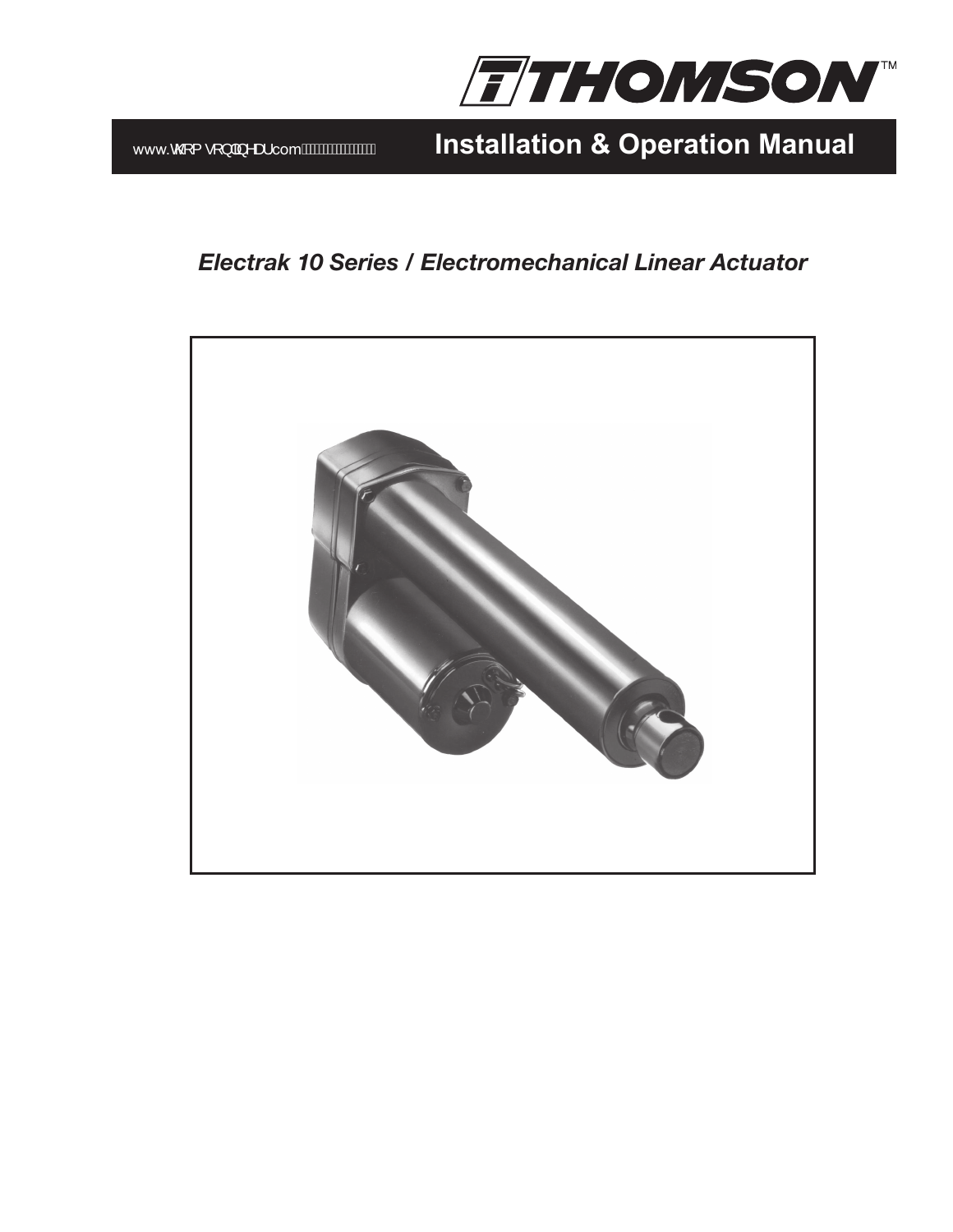# **INTRODUCTION**

Thomson has many years of experience designing and manufacturing linear actuators for a wide variety of applications on combines, school buses, industrial sweepers, vans for the handicapped, and other mobile applications. The Thomson linear actuator you have purchased is a well designed, high quality unit which will provide consistent, maintenance-free service throughout its life. When the Electrak 10 is mated with an MCS-2000 series control, it will provide controlled linear force for applications which require moving, positioning, adjusting, or opening and closing on in-plant or mobile applications.

This manual provides complete information needed to install and troubleshoot Thomson D12-05B5, D12-20B5, D24- 05B5 and D24-20B5 DC linear actuators. All of these products are easy to apply and require no maintenance.

Please follow the instructions provided in this manual carefully to ensure safe, reliable operation. The Application Notes found on page 3 are of paramount importance, so be sure to read them care thoroughly before proceeding with installation. All stated or implied manufacturer's warranties are voided if this product is not installed and operated in accordance with these instructions.

#### **TABLE OF CONTENTS**

# **Description Page** Other Actuator Products.......................................................................................... 1 Application Notes .................................................................................................... 3 Specifications .......................................................................................................... 3 Mounting ................................................................................................................. 4 Electrical Installation ................................................................................................ 5 Troubleshooting ....................................................................................................... 7 Dimensions .............................................................................................................. 8

# **Warranty**

Thomson warrants that it will repair or replace (whichever it deems advisable) any product manufactured and sold by it which proves to be defective in material or workmanship within a period of one (1) year from the date of original purchase for consumer, commercial or industrial use.

This warranty extends only to the original purchaser and is not transferable or assignable without Danaher's prior consent.

Warranty service can be obtained in the U.S.A. by returning any defective product, transportation charges prepaid, to the appropriate Thomson factory. Additional warranty information may be obtained by writing the Customer Service Department:

> **Thomson** 1300 N. State St. Marengo, Il. 60152 Phone: 1-800-554-8466

A purchase receipt or other proof of original purchase will be required before warranty service is rendered. If found defective under the terms of this warranty, repair or replacement will be made, without charge, together with a refund for transportation costs. If found not to be defective, you will be notified and, without your consent, the item will be repaired or replaced and returned to you at your expense.

This warranty covers normal use and does not cover damage or defect which results from alteration, accident, neglect, or improper installation, operation, or maintenance. Some states do not allow limitation on how long an implied warrant lasts, so the above limitation may not apply to you.

Thomson's obligation under this warranty is limited to the repair or replacement of the defective product and in no event shall Thomson be liable for consequential, indirect, or incidental damages of any kind incurred by reason of the manufacturer, sale or use of any defective product. Thomson neither assumes nor authorizes any other person to give any other warranty or to assume any other obligation or liability on its behalf.

WITH RESPECT TO CONSUMER USE OF THE PRODUCT, ANY IMPLIED WARRANTIES WHICH THE CONSUMER MAY HAVE ARE LIMITED IN DURATION TO ONE YEAR FROM THE DATE OF ORIGINAL CONSUMER PURCHASE. WITH RESPECT TO COMMERCIAL AND INDUSTRIAL USES OF THE PRODUCT, THE FOREGOING WARRANTY IS IN LIEU OF AND EXCLUDES ALL OTHER WARRANTIES, WHETHER EXPRESS OR IMPLIED BY OPERATION OF LAW OR OTHERWISE, INCLUDING, BUT NOT LIMITED TO, ANY IMPLIED WARRANTIES OF MERCHANTABILITY OR FITNESS.

Some states do not allow the exclusion or limitation of incidental or consequential damages, so the above limitation or exclusion may not apply to you. This warranty gives you specific legal rights and you may also have other rights which vary from state to state.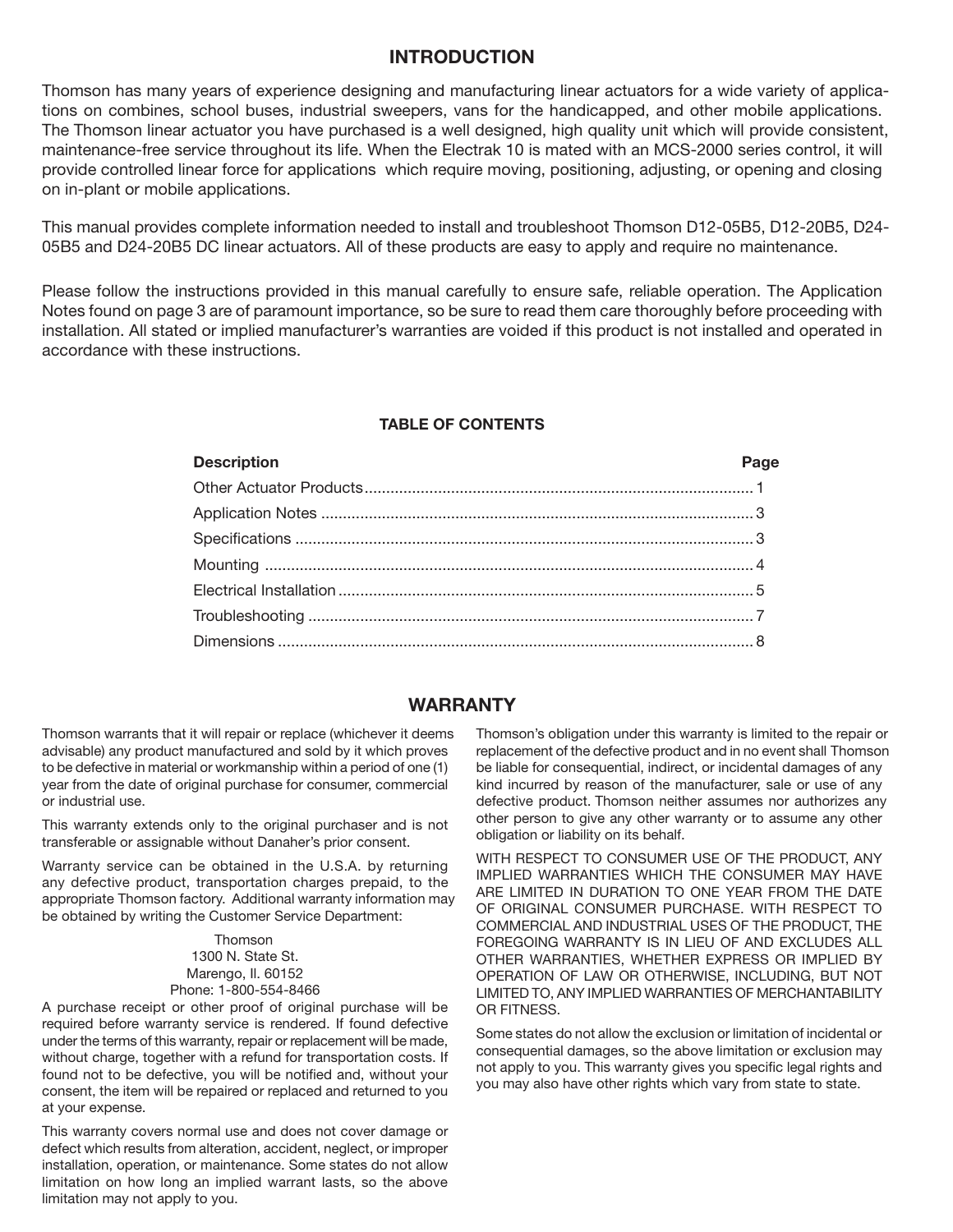# **Other Actuator Products**

Thomson's family of actuators offers the right load capacity, stroke length, and control package for almost every application. With stroke lengths from 2 to 24 inches, load ratings from 25 to 1000 lbs., AC or DC models, and control systems from simple on-off control to sophisticated closed loop sensing types, Danaher actuator systems

encompass a broad product range. The actuator series described on this page are available at your local Thomson distributor or directly from the address on the back cover of this manual.

Ask for catalog no. P-786 for more information on these products.



Electrak 1 – Nominal load capacities in a small package. Load Ratings: 25 or 75 lbs. max. Stroke Lengths: 2, 4, or 6 inches Power Input: 12 or 24 VDC Overall Lengths: 7 to 11 inches, depending on stroke.



Electrak 5 – A 115 VAC for in-plant applications. Load Ratings: 500 lbs. max. Stroke Lengths: 4, 8, 12, 18 or 24 inches



Electrak 100 – Potentiometer position feedback control and internal adjustable limit switches make this Danaher's most sophisticated actuator. Load Ratings: 500 or 1000 lbs. Power Input: 24 VDC Stroke Lengths: 4, 8, 12, 18, or 24 inches

Feedback: 10K ohm potentiometer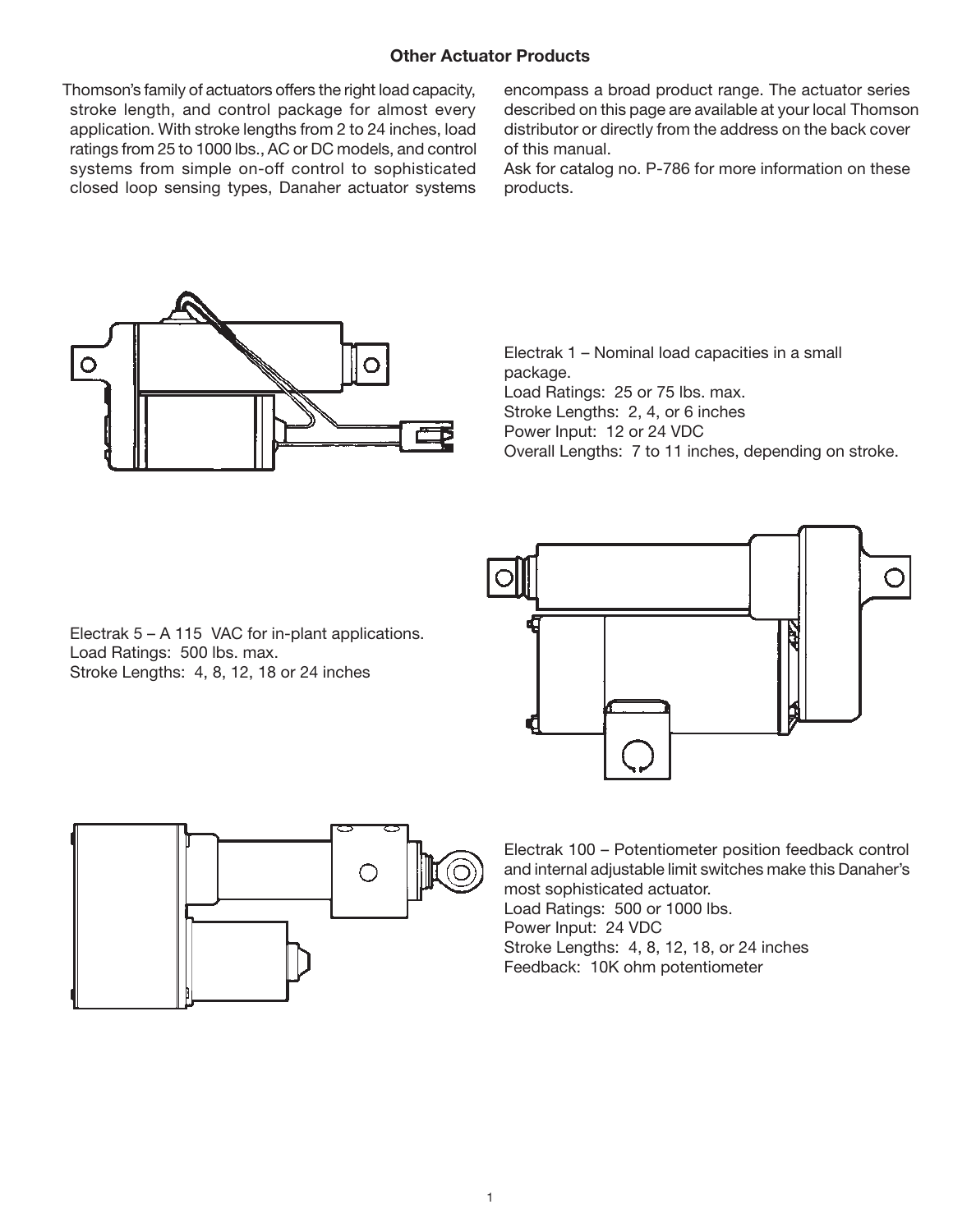The Thomson family of actuator controls - a choice of separate or combined power supplies and controls to meet your various needs.

# **MCS-2015**

A power supply for use with a remote control station, photoscanner or programmable controller to run any 24 VDC actuator. 115/230 VAC input, 24 VDC output, thermal overload protection, fused, power on/off switch.



# **MCS-2020**

A control that can be used with the MCS-2015 or other 12 or 24 VDC power sources. Provides extend, retract, jog, run and auto return functions. Programmable controller compatible, 12 or 24 VDC input-output.



# **MCS-2030**

Same as the MCS-2020 but includes an analog meter to display the position feedback from the Electrak 100.



# **MCS-2025**

Combines the power supply of the MCS-2015 and the control of the PC compatible MCS 2020 in a single enclosure for ease of installation and wiring.



# **MCS-2035**

Combines the power supply of the MCS-2015 and the control of the PC compatible MCS-2030 in one enclosure for ease of installation and wiring.

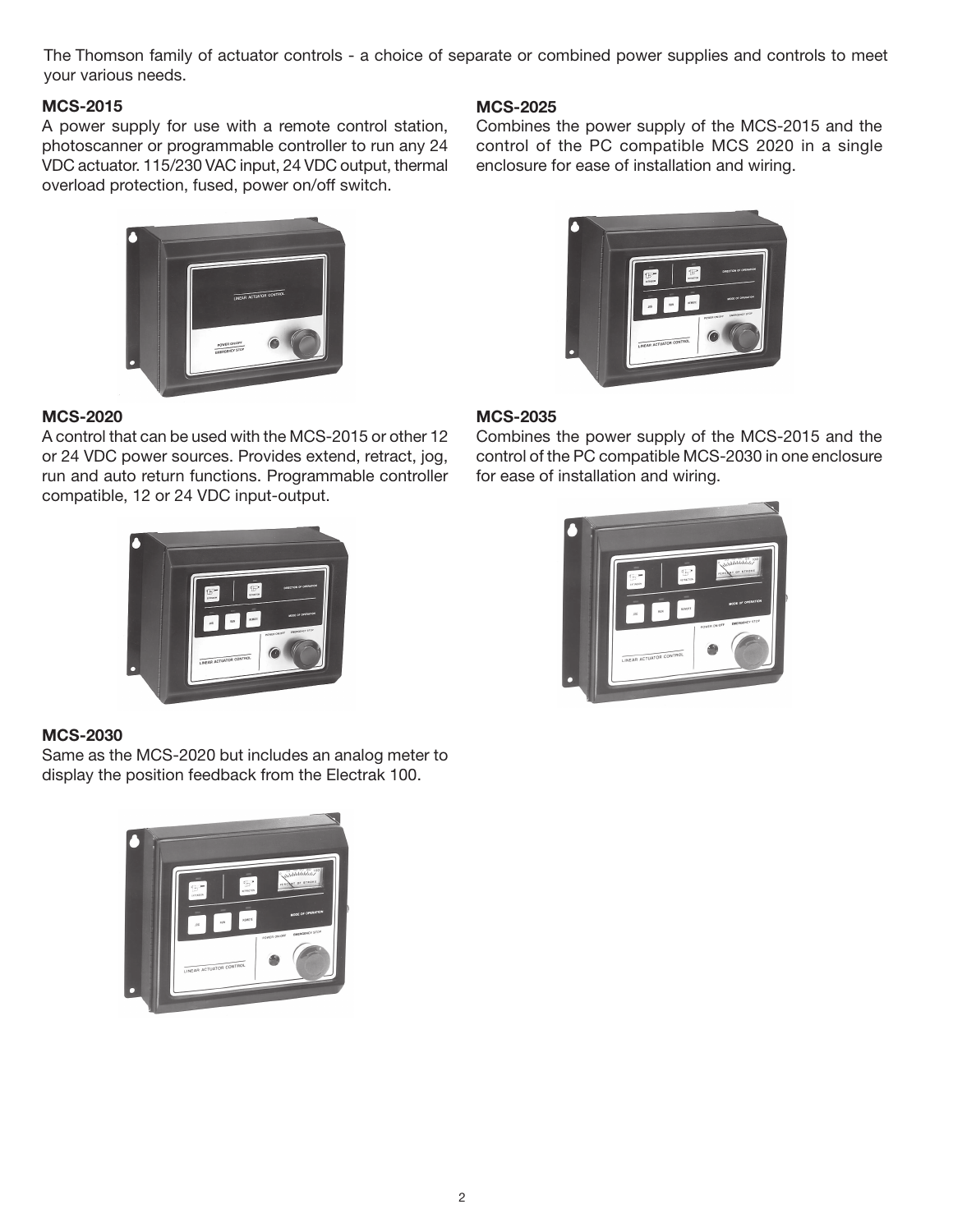# **Application Notes**

- I. Always make sure power is off before attempting to work on or near the actuator and its electrical controls.
- 2. Electrak 10 actuators are load protected with a slip clutch. The clutch will slip when the load exceeds the actuator's rating, preventing any movement of the load. The clutch is factory set based on load rating.
- 3. The duty cycle for the Electrak 10 actuator is 25% "on time". For instance, an actuator operating for 25 seconds must remain off for 75 seconds before operating again. Exceeding this maximum will cause the motor to overheat and trip its internal thermal breaker.
- 4. Electrak 10 actuators are weather protected for use in outdoor applications, but they are not waterproof and should not be used in underwater conditions
- 5. Electrak 10 actuators are not explosion or dust ignition proof; do not use in those types of environments.
- 6. Electrak 10 actuators are factory lubricated for life. No disassembly is ever required for routine maintenance purposes.

# **Specifications**

| <b>Stroke Length:</b><br><b>Duty Cycle:</b> | 4, 8 or 12"<br>Twenty-five percent "on" time at 75° F at rated load (higher duty cycles at lower loads)                                                                                                                  |  |  |
|---------------------------------------------|--------------------------------------------------------------------------------------------------------------------------------------------------------------------------------------------------------------------------|--|--|
| Life:                                       | 20,000 cycles, nominal                                                                                                                                                                                                   |  |  |
| <b>Motor Protection:</b>                    | Automatically reset thermal overload protection.                                                                                                                                                                         |  |  |
| <b>Temperature Range:</b>                   | $-150$ F to $+150$ ° F                                                                                                                                                                                                   |  |  |
| <b>End Play:</b>                            | .070 inch maximum                                                                                                                                                                                                        |  |  |
| <b>Overload Protection:</b>                 | Mechanical load limit clutch                                                                                                                                                                                             |  |  |
| <b>Mounting:</b>                            | Actuator ends must be restrained from rotating (to counter 90 in-Ib maximum torque<br>developed) and mounted with parallel pins equally supported on both ends. Actuator<br>not to be mounted off of cover (outer) tube. |  |  |
| <b>Lead Wires:</b>                          | 14 AWG PVC, 800C insulation                                                                                                                                                                                              |  |  |
| <b>Static Loads:</b>                        | 3000 lbs. maximum                                                                                                                                                                                                        |  |  |

#### **Dynamic Loads:**

| <b>Model</b>          | <b>Volts</b> | Max.<br>Load | Max.<br><b>Amps</b> | Speed at<br>Max. Load |
|-----------------------|--------------|--------------|---------------------|-----------------------|
| D <sub>12</sub> -05B5 | 12 VDC       | 500#         | 29                  | 1.315 in/sec          |
| ID24-05B5             | 24 VDC       | 500#         | 15                  | 1.315 in/sec          |
| $D12-20B5$            | 12 VDC       | 1000#        | 14                  | .481 in/sec           |
| <b>ID24-20B5</b>      | 24 VDC       | 1000#        |                     | .481 in/seci          |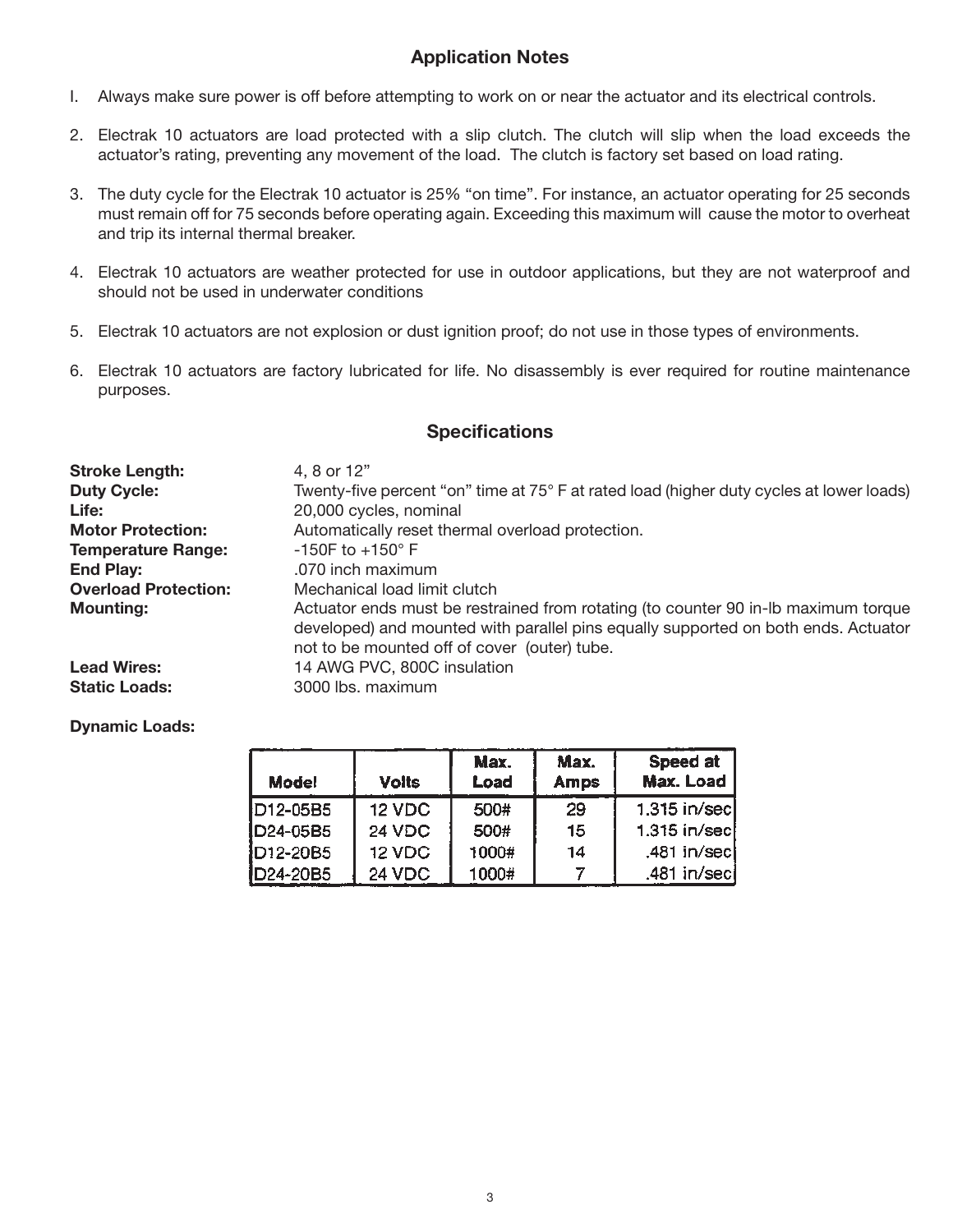Thomson linear actuators are quickly and easily mounted by slipping pins through the holes on each end of the unit and into brackets on the machine frame and the load.

Half inch diameter solid pins provide maximum holding strength and a retaining or cotter pin on each end will prevent the solid pin from falling out of its mounting bracket. Roll or spring type mounting pins should be avoided. The mounting pins must be parallel to each other as shown in Figure 1. Pins which are not parallel to each other may cause the actuator to bind.



**FIGURE 1** 

The load should act along the stroke axis of the actuator since off center loads may cause binding and lead to premature failure. See Figure 2.

The actuator mounting brackets must be able to withstand the torque which is developed when the unit extends or retracts. Restraining torque required varies with the model being used. See Figure 3 and the chart below.



**FIGURE 3** 

|                                   | <b>Torque Required</b> |
|-----------------------------------|------------------------|
| Actuator                          | In.-Lbs.               |
|                                   |                        |
| D12-05B5                          | 60                     |
| D24-05B5                          | 60                     |
| D <sub>12</sub> -20B <sub>5</sub> | 90                     |
| D <sub>24</sub> -20B <sub>5</sub> | an                     |
|                                   |                        |

Make sure mounting pins are supported on both ends. Cantilever mounts are unacceptable. Failure to do so could shorten the life of the actuator.



**FIGURE 4** 



NOTE: Do not attempt to mount the Electrak 10 on its cover tube. The tube is not designed to support the **forces required for this type of mounting.**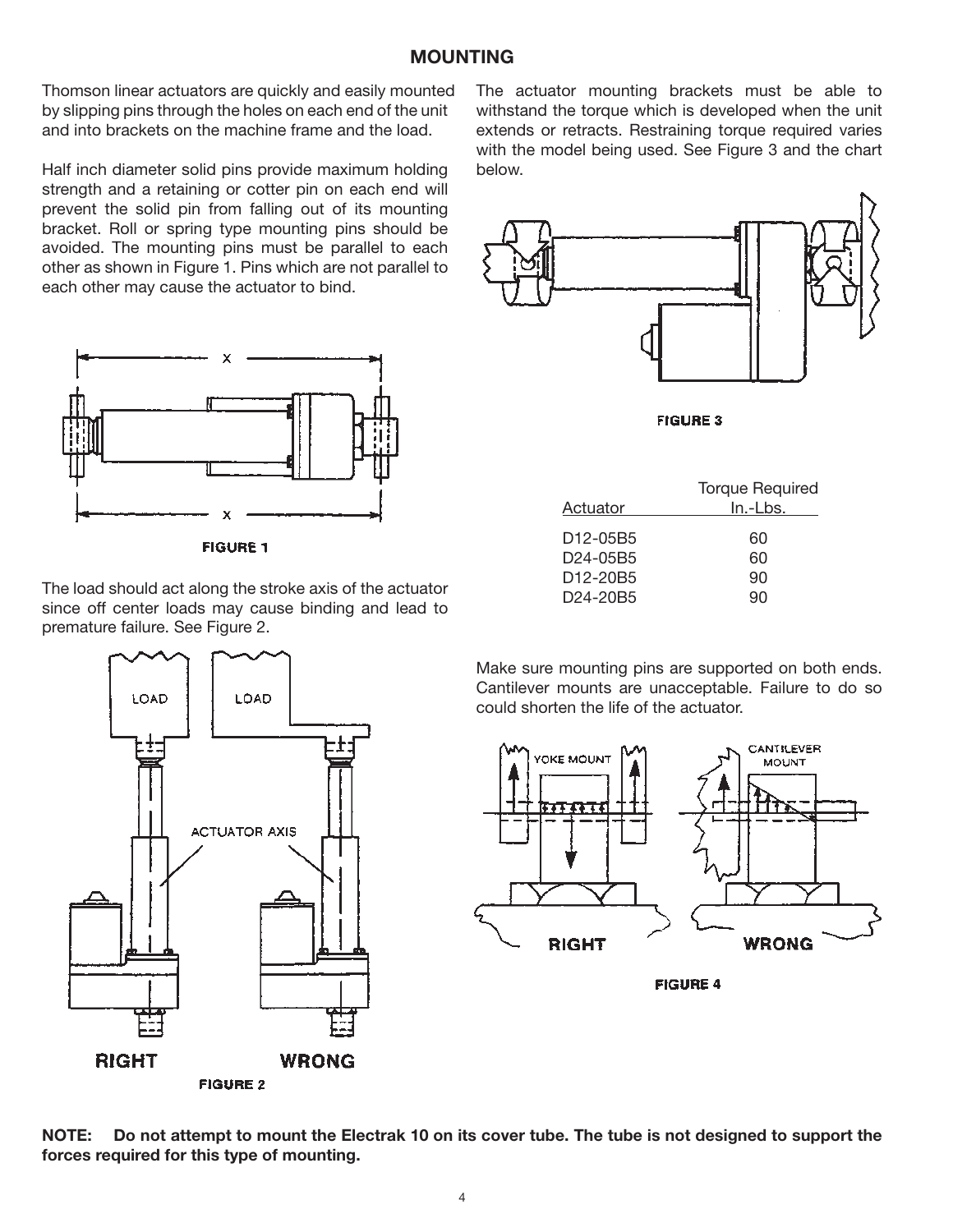# **ELECTRICAL INSTALLATION**

#### **Wiring**

Thomson linear actuators should be connected in accordance with the diagram show below.

Make sure power is off before attempting to wire actuator.



#### **WIRE GAUGE SELECTION**

#### **DC Actuators**

Long lead wires between the power source and the actuator will result in a voltage drop for DC units. This voltage drop can be avoided by sizing the wires in accordance with the following wire gauge selection chart, which is based on a 12 or 24 VDC power source.

#### **WIRE GAUGE SELECTION CHART**



In order to use the chart, find the point of intersection of the two known factors, such as amperage and distance, and read the required wire gauge from the curves on the chart. Example: A D12-2OB5 actuator draws 14 amps current at rated load. The intersection of the maximum current and the distance between the actuator and power source (44 feet, for example) indicates the wire gauge required (#12).

#### **SWITCHES**

Actuator direction (forward, reverse) is controlled with a double-throw switch with the center position 11 off."

#### **DC Actuator Switches**

DC actuators require double pole, double throw switches. McGill switch no. 0111-004, Cutler Hammer switch no. 8835- or equivalent are recommended and are usually available locally. The required switch can be purchased locally or from Danaher under part number 830-8004-016. Here are the required parameters:

- Double-pole, double-throw
- 20 Amp at 28 VDC
- Lever seal to keep out dirt and moisture
- Center "off"
- Two momentary contacts
- 15/32" bushing
- Screw terminals

#### **CONNECTORS**

Packard Electric connector 56 Series No. 2984883 and 56 Series No. 29692987. Male blade provided on DC actuators.

### **ACTUATION**

To extend actuator, connect red to positive and yellow to negative. To retract actuator, connect yellow to positive and red to negative.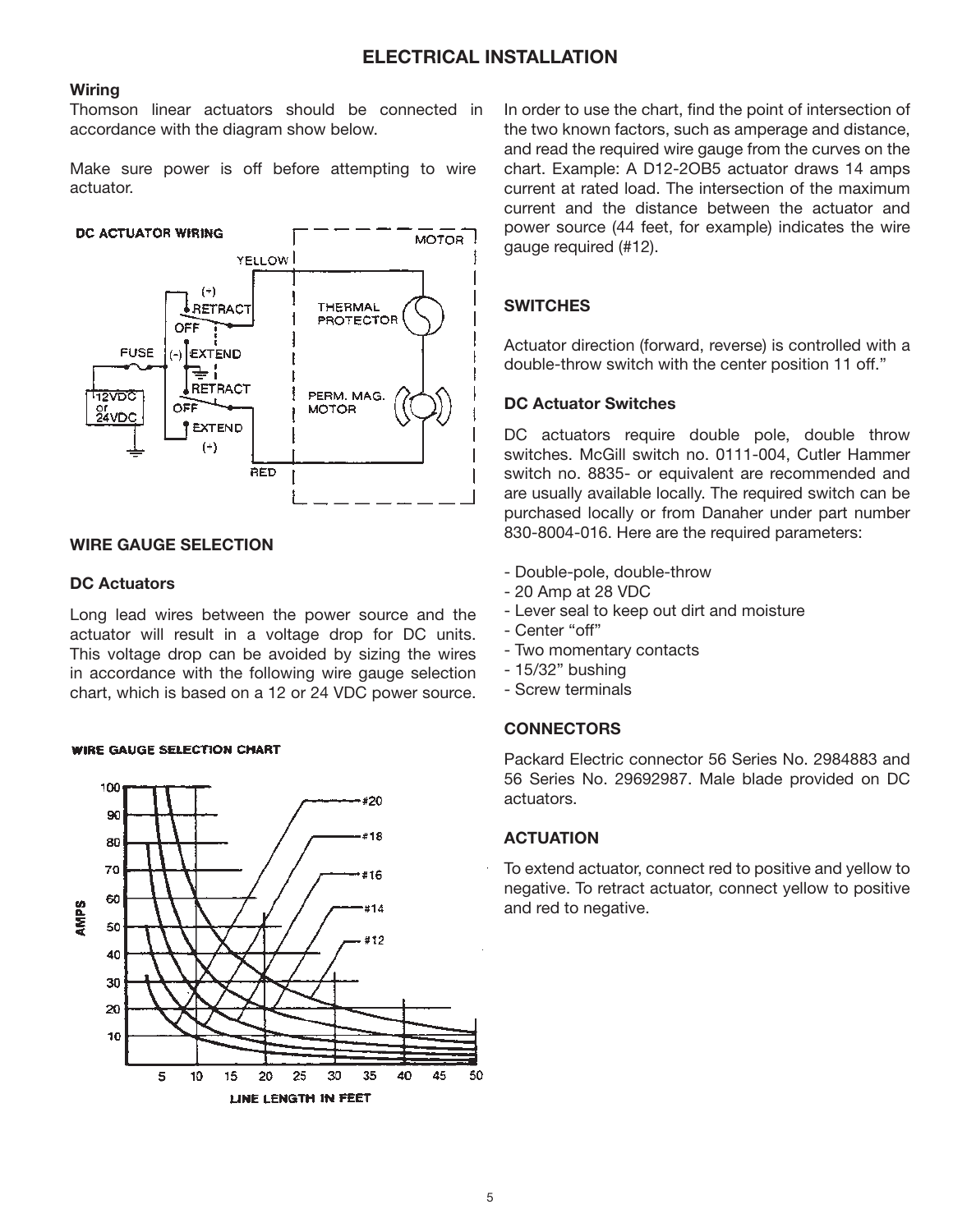# **WIRING EXTERNAL LIMIT SWITCHES (OPTIONAL)**



Thomson actuators may also be interfaced with the MCS-2000 Series controller. Available controllers are as follows:

- MCS-2015 Power Supply 110 VAC in, 24 VDC out, 17 Amp maximum.
- MCS-2020 Actuator Controller Capable of extend and retract functions in a jog or continuous run model. For use with 12 or 24 VDC actuators.
- MCS-2025 Combined Controller and 24 VDC power supply. Performs same functions as MCS-2020.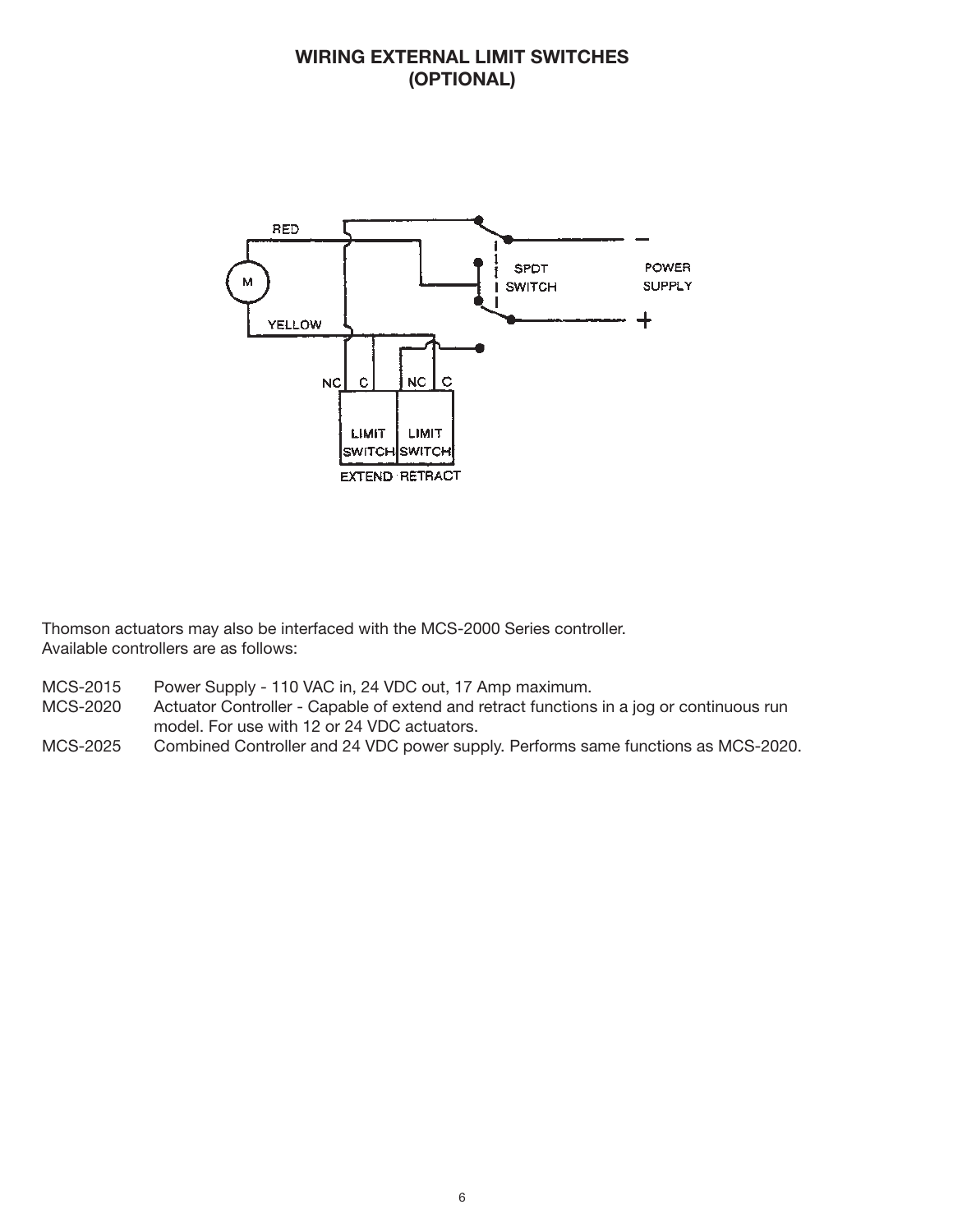# **TROUBLESHOOTING Covers D12 and D24 Models**

**General:** The chart below will be helpful for isolating malfunctions in the control system, countering difficulties with system start-up, and in troubleshooting for worn or broken mechanical or electrical components in units which have been operating for sometime. For correct diagnosis it is important to do all tests before disassembling the actuator.

If the actuator is being used in conjunction with an MCS controller, see Troubleshooting Guide in controller manual for additional checkpoints.

| Symptom: Actuator will not extend/retract         |                                               |                             |  |  |  |  |
|---------------------------------------------------|-----------------------------------------------|-----------------------------|--|--|--|--|
| <b>Checkpoint</b>                                 | <b>Probable Cause</b>                         | <b>Possible Solution</b>    |  |  |  |  |
| No voltage or amp draw                            | Actuator not receiving power                  | -Check power supply         |  |  |  |  |
| Proper voltage, no amp draw                       | Dead motor                                    | -Replace motor              |  |  |  |  |
|                                                   | Thermal overload cut-out<br>(when overheated) | -Let cool, check duty cycle |  |  |  |  |
| Proper voltage, amp draw<br>present, clutch slips | Actuator overloaded                           | -Check rated load           |  |  |  |  |
| Clutch worn too low<br>(Excessive ratcheting)     | -Replace clutch                               |                             |  |  |  |  |
| Symptom: Actuator stops in mid-stroke             |                                               |                             |  |  |  |  |
| <b>Checkpoint</b>                                 | <b>Probable Cause</b>                         | <b>Possible Solution</b>    |  |  |  |  |
| Clutch slips                                      | Actuator overloaded                           | -Check rated load           |  |  |  |  |
| Clutch doesn't slip, no amps                      | Blown fuse (customer provided)                | -Replace fuse               |  |  |  |  |
|                                                   | Thermal cut-out                               | -Let cool, check duty cycle |  |  |  |  |
| Clutch doesn't slip, amps<br>present              | Motor stalled                                 | -Check voltage too low      |  |  |  |  |
|                                                   |                                               |                             |  |  |  |  |

If the above checks do not reveal the source of the difficulty, remove actuator from the mechanism to run by itself. Watch and listen for any changes in behavior.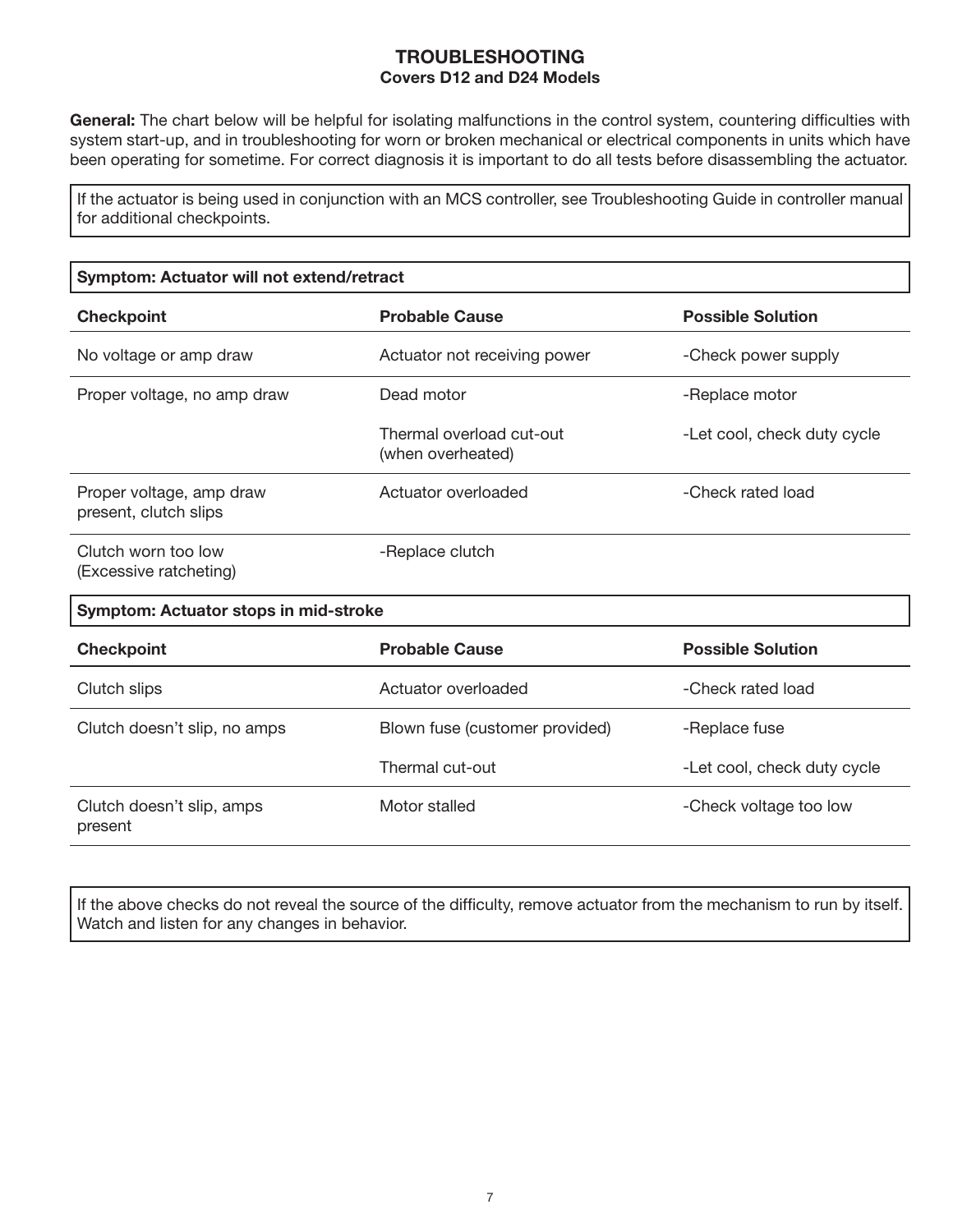# **DIMENSIONS**

The outline drawing shown below describes Electrak 10 ball bearing screw driven actuators. The tabulated dimension chart shows these lengths for each model and also describes the part numbers.